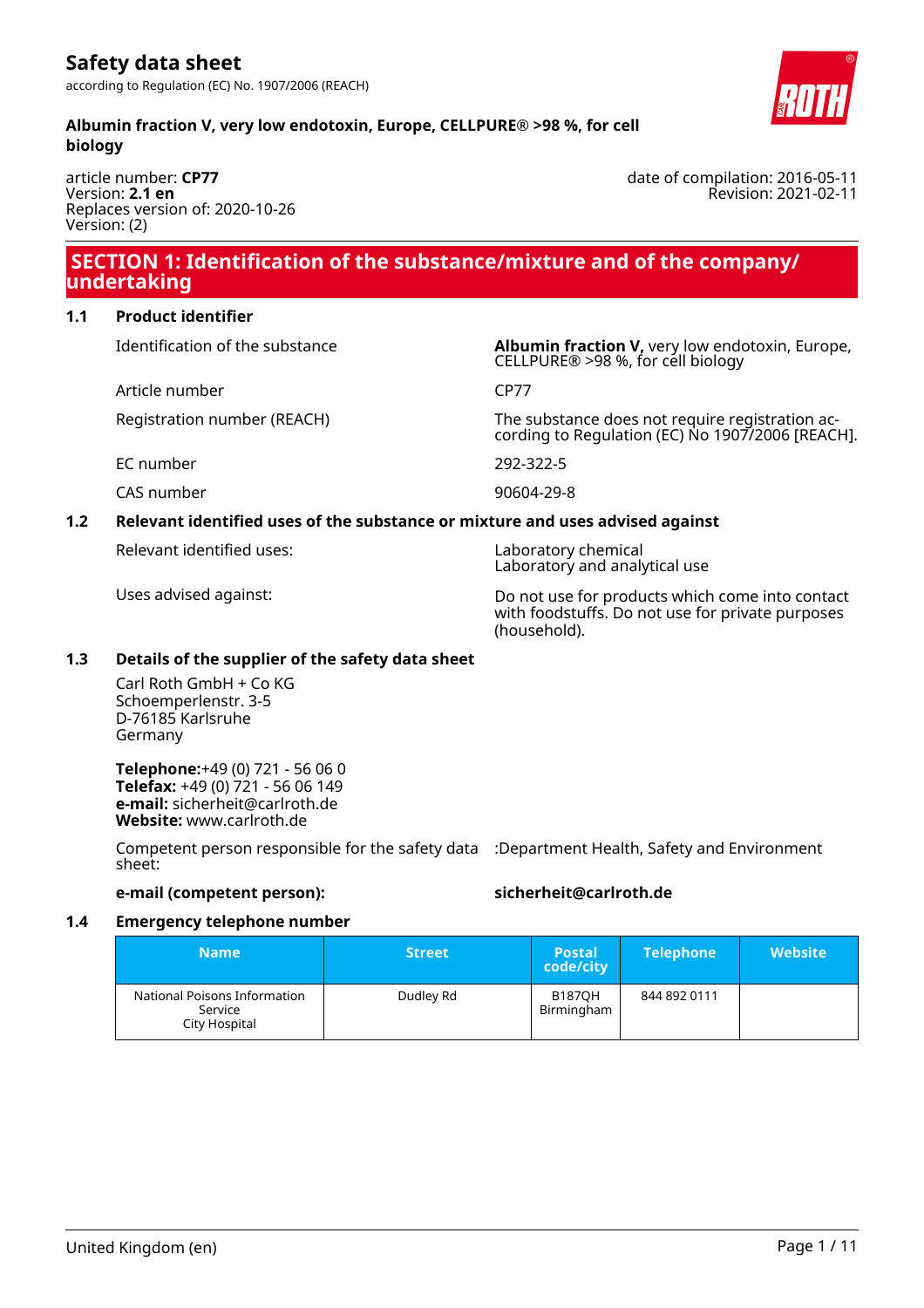according to Regulation (EC) No. 1907/2006 (REACH)

### **Albumin fraction V, very low endotoxin, Europe, CELLPURE® >98 %, for cell biology**

article number: **CP77**

### **SECTION 2: Hazards identification**

### **2.1 Classification of the substance or mixture**

### **Classification according to Regulation (EC) No 1272/2008 (CLP)**

This substance does not meet the criteria for classification in accordance with Regulation No 1272/ 2008/EC.

### **2.2 Label elements**

### **Labelling according to Regulation (EC) No 1272/2008 (CLP)**

not required

### **2.3 Other hazards**

### **Results of PBT and vPvB assessment**

According to the results of its assessment, this substance is not a PBT or a vPvB.

### **SECTION 3: Composition/information on ingredients**

| 3.1<br><b>Substances</b> |  |
|--------------------------|--|
|--------------------------|--|

| Name of substance | Albumin fraction V |
|-------------------|--------------------|
| Molar mass        | $~56.000~9/_{mol}$ |
| CAS No            | 90604-29-8         |
| EC Nol            | 292-322-5          |

### **SECTION 4: First aid measures**

### **4.1 Description of first aid measures**



### **General notes**

No special measures are necessary.

### **Following inhalation**

Provide fresh air.

#### **Following skin contact**

Brush off loose particles from skin. Rinse skin with water/shower.

#### **Following eye contact**

Rinse cautiously with water for several minutes.

### **Following ingestion**

Rinse mouth. Call a doctor if you feel unwell.

- **4.2 Most important symptoms and effects, both acute and delayed** Symptoms and effects are not known to date.
- **4.3 Indication of any immediate medical attention and special treatment needed** none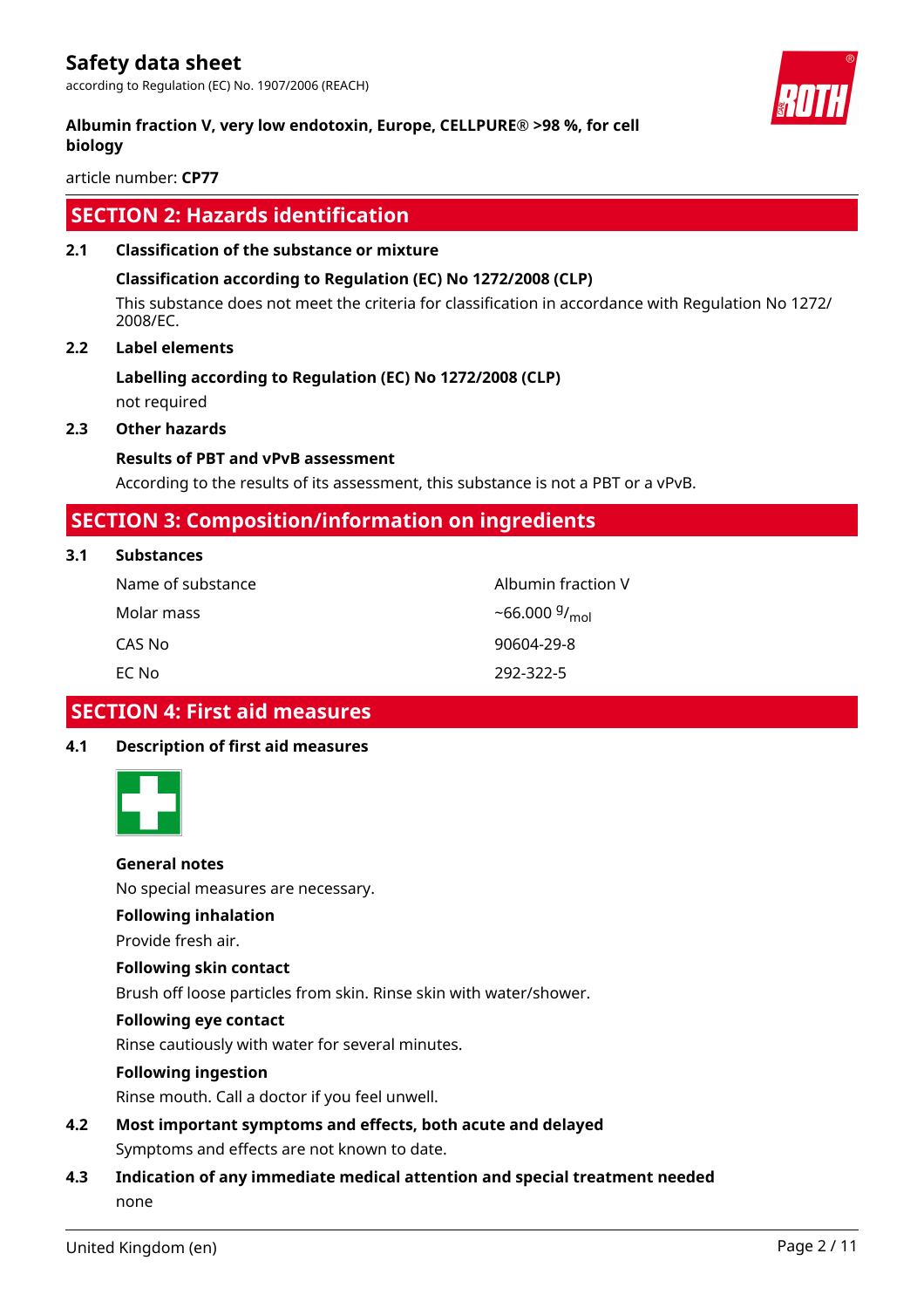according to Regulation (EC) No. 1907/2006 (REACH)



### **Albumin fraction V, very low endotoxin, Europe, CELLPURE® >98 %, for cell biology**

article number: **CP77**

### **SECTION 5: Firefighting measures**

### **5.1 Extinguishing media**



### **Suitable extinguishing media**

co-ordinate firefighting measures to the fire surroundings water, foam, dry extinguishing powder, ABC-powder

### **Unsuitable extinguishing media**

water jet

### **5.2 Special hazards arising from the substance or mixture**

Combustible.

### **Hazardous combustion products**

Nitrogen oxides (NOx), Carbon monoxide (CO), Carbon dioxide (CO₂), May produce toxic fumes of carbon monoxide if burning.

#### **5.3 Advice for firefighters**

In case of fire and/or explosion do not breathe fumes. Fight fire with normal precautions from a reasonable distance. Wear self-contained breathing apparatus.

### **SECTION 6: Accidental release measures**

**6.1 Personal precautions, protective equipment and emergency procedures**



### **For non-emergency personnel**

Control of dust.

### **6.2 Environmental precautions**

Keep away from drains, surface and ground water.

### **6.3 Methods and material for containment and cleaning up**

### **Advice on how to contain a spill**

Covering of drains. Take up mechanically.

### **Advice on how to clean up a spill**

Take up mechanically.

### **Other information relating to spills and releases**

Place in appropriate containers for disposal.

### **6.4 Reference to other sections**

Hazardous combustion products: see section 5. Personal protective equipment: see section 8. Incompatible materials: see section 10. Disposal considerations: see section 13.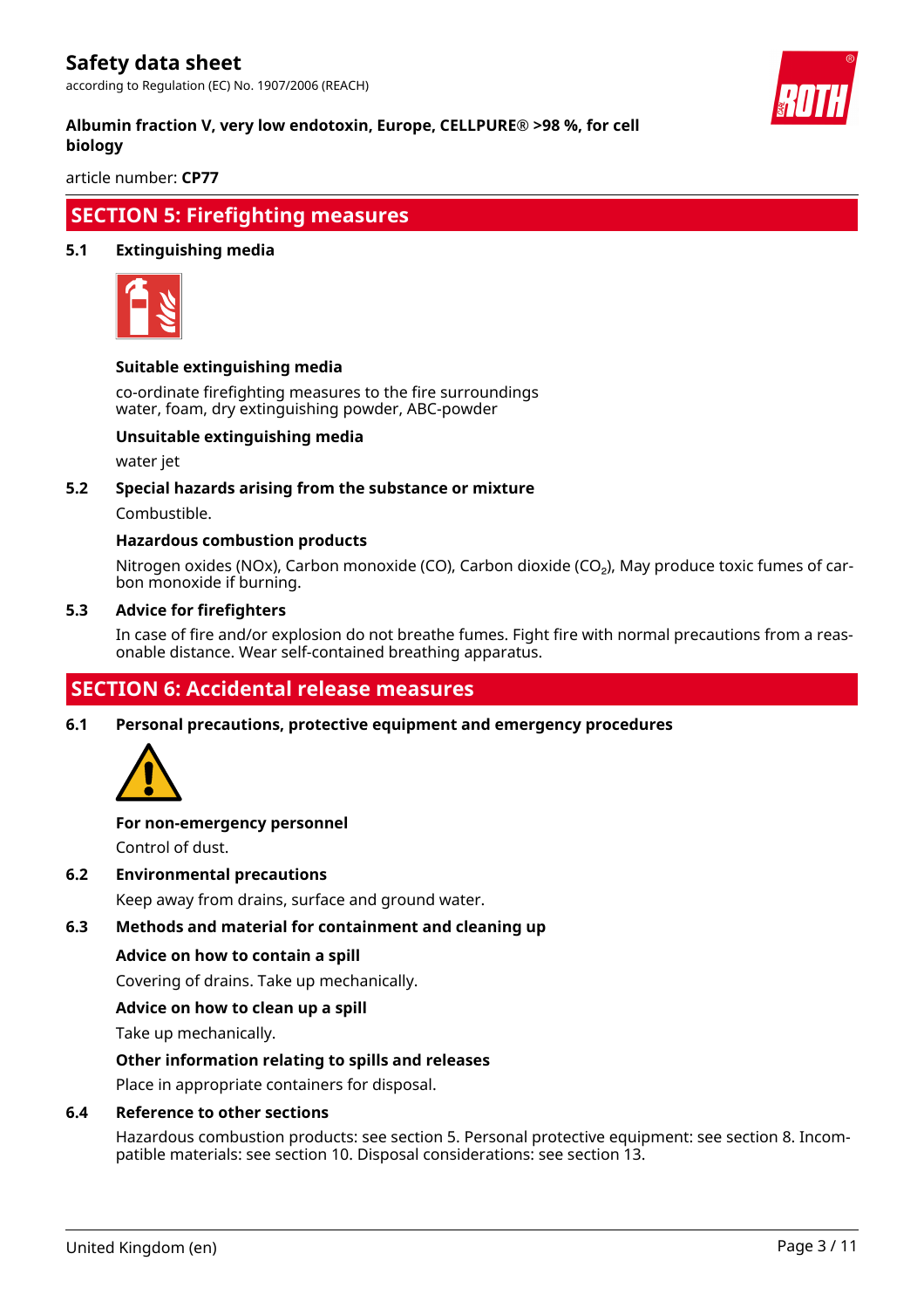according to Regulation (EC) No. 1907/2006 (REACH)

### **Albumin fraction V, very low endotoxin, Europe, CELLPURE® >98 %, for cell biology**

article number: **CP77**

### **SECTION 7: Handling and storage**

**7.1 Precautions for safe handling**

No special measures are necessary.

### **Advice on general occupational hygiene**

Keep away from food, drink and animal feedingstuffs.

### **7.2 Conditions for safe storage, including any incompatibilities**

Store in a dry place. Keep in a cool place.

### **Incompatible substances or mixtures**

Observe hints for combined storage.

### **Consideration of other advice**

### **Ventilation requirements**

Use local and general ventilation.

### **Specific designs for storage rooms or vessels**

Recommended storage temperature: 2 – 8 °C

### **7.3 Specific end use(s)**

No information available.

### **SECTION 8: Exposure controls/personal protection**

### **8.1 Control parameters**

### **National limit values**

### **Occupational exposure limit values (Workplace Exposure Limits)**

| <b>Coun</b><br>try | Name of agent | <b>CAS No</b> | Identifi-<br>er | <b>TWA</b><br>[mg/<br>m <sup>3</sup> | <b>STEL</b><br>[mq/<br>m <sup>3</sup> | Ceil-<br>ing-C<br>[mg/<br>m <sup>ɜ</sup> ] | Nota-<br>tion | <b>Source</b> |
|--------------------|---------------|---------------|-----------------|--------------------------------------|---------------------------------------|--------------------------------------------|---------------|---------------|
| GB                 | dust          |               | WEL             | 10                                   |                                       |                                            |               | EH40/2005     |
| GB                 | dust          |               | WEL             | 4                                    |                                       |                                            |               | EH40/2005     |

**Notation**

Ceiling-C Ceiling value is a limit value above which exposure should not occur

i Inhalable fraction

r Respirable fraction<br>Short-term exposure Short-term exposure limit: a limit value above which exposure should not occur and which is related to a 15minute period (unless otherwise specified)

TWA Time-weighted average (long-term exposure limit): measured or calculated in relation to a reference period of 8 hours time-weighted average (unless otherwise specified)

### **8.2 Exposure controls**

### **Individual protection measures (personal protective equipment)**

### **Eye/face protection**



Use safety goggle with side protection.

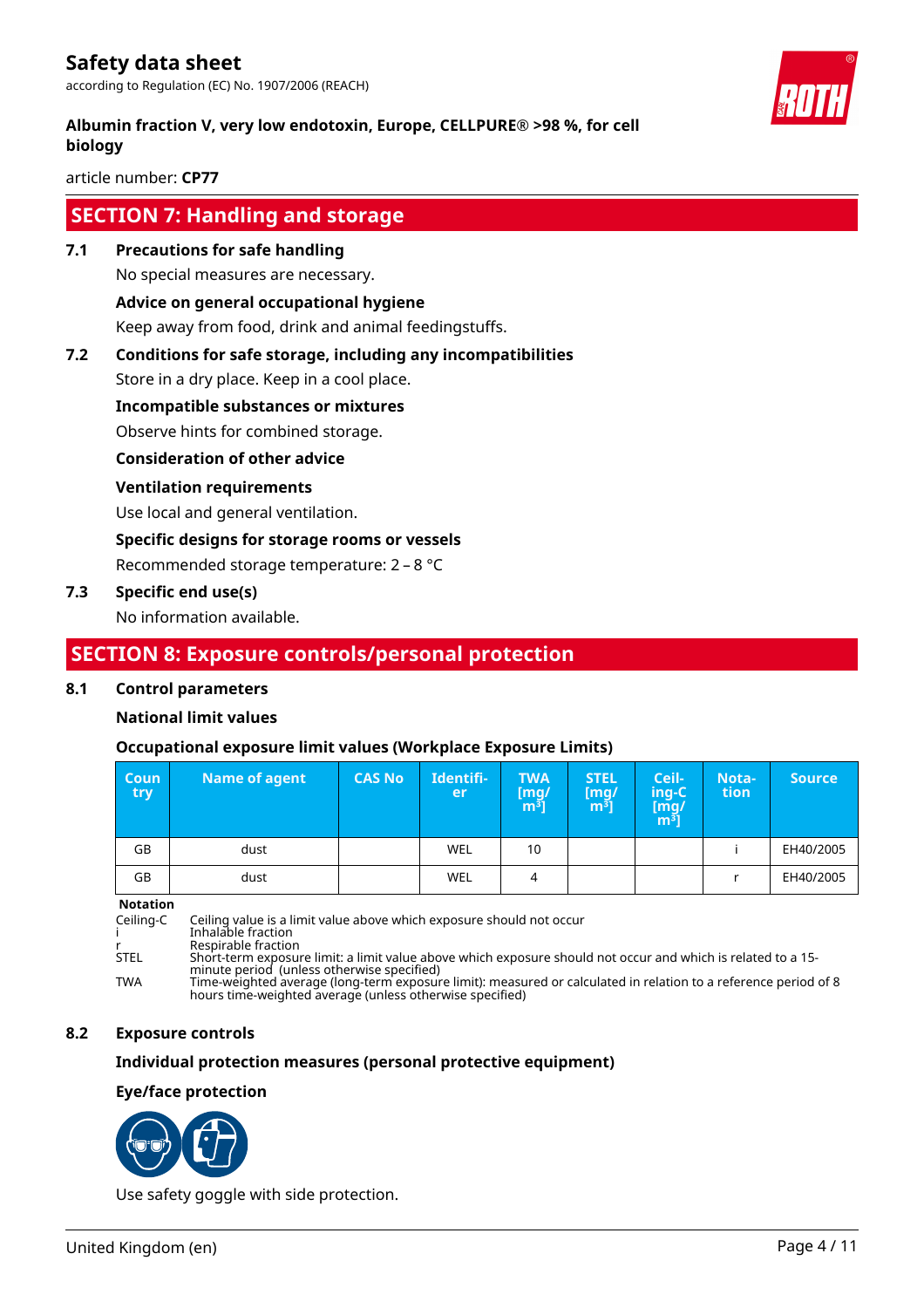according to Regulation (EC) No. 1907/2006 (REACH)



article number: **CP77**

**Skin protection**



### **• hand protection**

Wear suitable gloves. Chemical protection gloves are suitable, which are tested according to EN 374.

#### **• type of material**

NBR (Nitrile rubber)

### **• material thickness**

>0,11 mm

#### **• breakthrough times of the glove material**

>480 minutes (permeation: level 6)

#### **• other protection measures**

Take recovery periods for skin regeneration. Preventive skin protection (barrier creams/ointments) is recommended.

#### **Respiratory protection**



Respiratory protection necessary at: Dust formation. Particulate filter device (EN 143). P1 (filters at least 80 % of airborne particles, colour code: White).

#### **Environmental exposure controls**

Keep away from drains, surface and ground water.

### **SECTION 9: Physical and chemical properties**

### **9.1 Information on basic physical and chemical properties**

| Physical state                                              | solid                                                        |
|-------------------------------------------------------------|--------------------------------------------------------------|
| Form                                                        | acc. to product description                                  |
| Colour                                                      | light yellow                                                 |
| Odour                                                       | odourless                                                    |
| Melting point/freezing point                                | not determined                                               |
| Boiling point or initial boiling point and boiling<br>range | not determined                                               |
|                                                             |                                                              |
| Flammability                                                | this material is combustible, but will not ignite<br>readily |
| Lower and upper explosion limit                             | not determined                                               |
| Flash point                                                 | not applicable                                               |
| Auto-ignition temperature                                   | not determined                                               |
| Decomposition temperature                                   | not relevant                                                 |

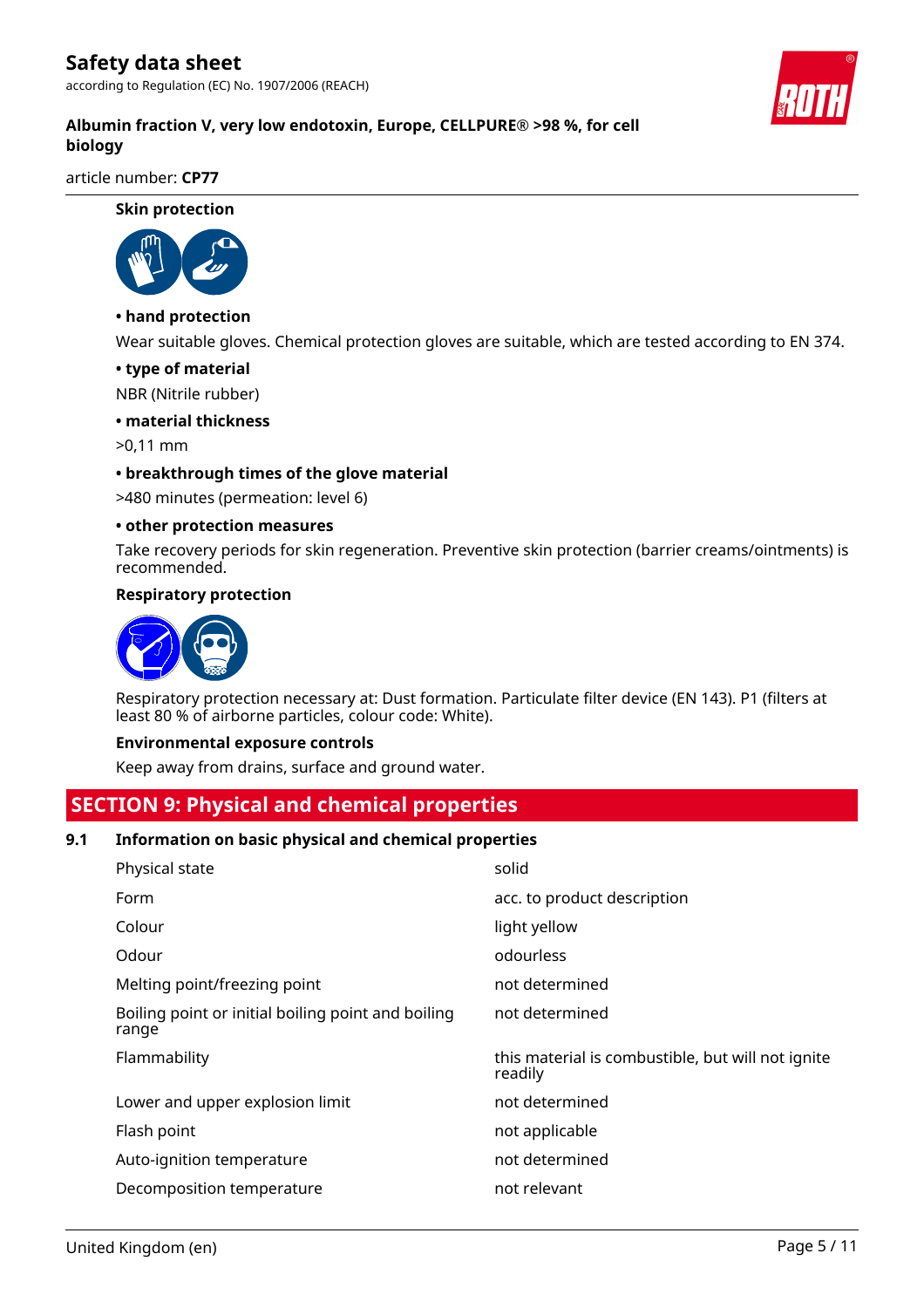according to Regulation (EC) No. 1907/2006 (REACH)



### **Albumin fraction V, very low endotoxin, Europe, CELLPURE® >98 %, for cell biology**

article number: **CP77**

|     | pH (value)                                             | 6,5 – 7,4 (in aqueous solution: 100 $9/$ , 20 °C)              |
|-----|--------------------------------------------------------|----------------------------------------------------------------|
|     | Kinematic viscosity                                    | not relevant                                                   |
|     | Solubility(ies)                                        |                                                                |
|     | Water solubility                                       | (soluble)                                                      |
|     | Partition coefficient                                  |                                                                |
|     | Partition coefficient n-octanol/water (log value):     | this information is not available                              |
|     | Vapour pressure                                        | not determined                                                 |
|     | Density                                                | not determined                                                 |
|     | <b>Bulk density</b>                                    | 150 – 450 kg/m <sup>3</sup>                                    |
|     | Particle characteristics                               | no data available                                              |
|     | Other safety parameters                                |                                                                |
|     | Oxidising properties                                   | none                                                           |
| 9.2 | <b>Other information</b>                               |                                                                |
|     | Information with regard to physical hazard<br>classes: | hazard classes acc. to GHS<br>(physical hazards): not relevant |
|     | Other safety characteristics:                          | There is no additional information.                            |

### **SECTION 10: Stability and reactivity**

### **10.1 Reactivity**

The product in the delivered form is not dust explosion capable; the enrichment of fine dust however leads to the danger of dust explosion.

### **10.2 Chemical stability**

The material is stable under normal ambient and anticipated storage and handling conditions of temperature and pressure.

### **10.3 Possibility of hazardous reactions**

**Violent reaction with:** strong oxidiser

### **10.4 Conditions to avoid**

There are no specific conditions known which have to be avoided.

### **10.5 Incompatible materials**

There is no additional information.

### **10.6 Hazardous decomposition products**

Hazardous combustion products: see section 5.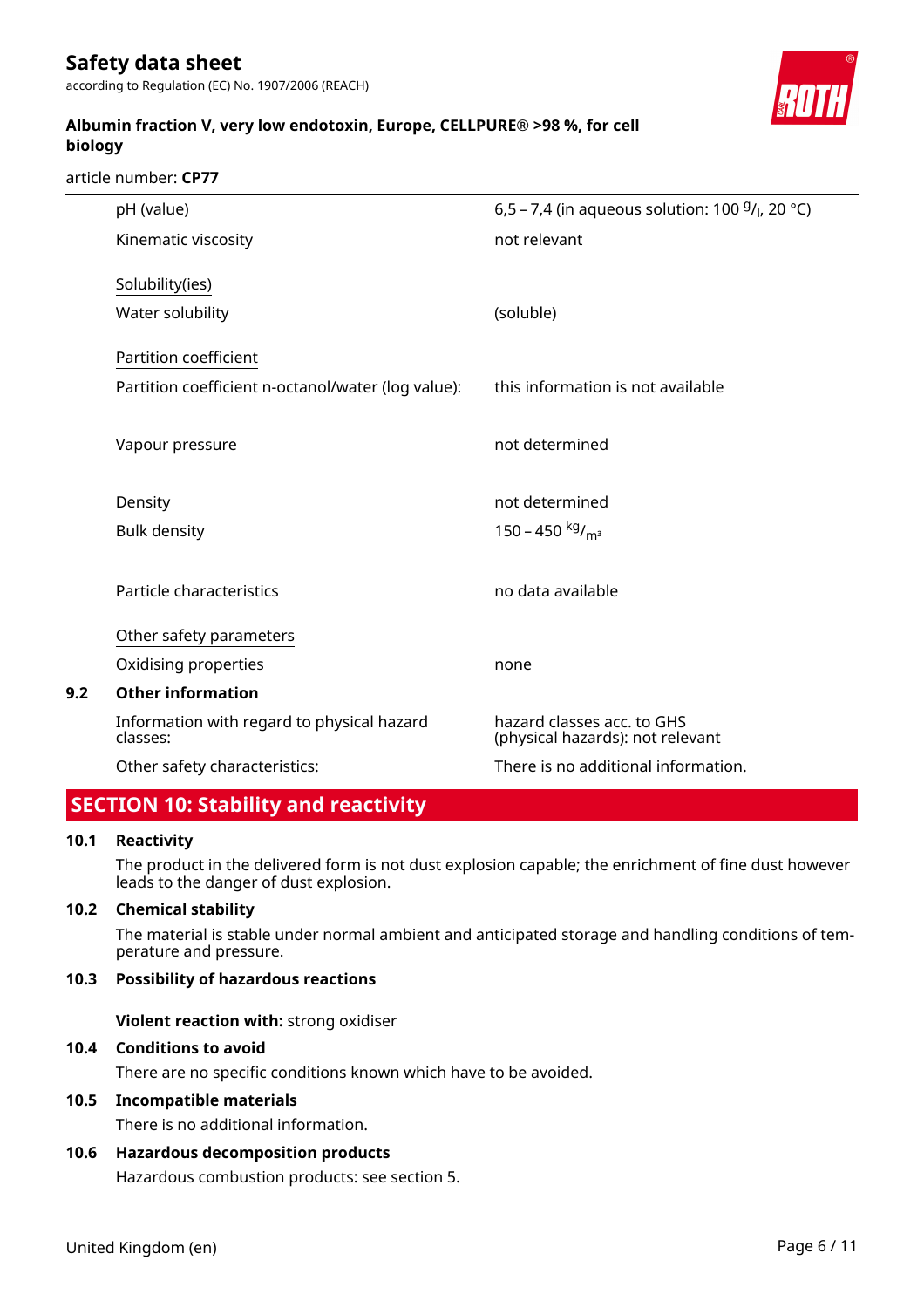according to Regulation (EC) No. 1907/2006 (REACH)

### **Albumin fraction V, very low endotoxin, Europe, CELLPURE® >98 %, for cell biology**

article number: **CP77**

### **SECTION 11: Toxicological information**

### **11.1 Information on hazard classes as defined in Regulation (EC) No 1272/2008**

### **Classification according to GHS (1272/2008/EC, CLP)**

This substance does not meet the criteria for classification in accordance with Regulation No 1272/ 2008/EC.

### **Acute toxicity**

Shall not be classified as acutely toxic.

#### **Skin corrosion/irritation**

Shall not be classified as corrosive/irritant to skin.

### **Serious eye damage/eye irritation**

Shall not be classified as seriously damaging to the eye or eye irritant.

### **Respiratory or skin sensitisation**

Shall not be classified as a respiratory or skin sensitiser.

#### **Germ cell mutagenicity**

Shall not be classified as germ cell mutagenic.

#### **Carcinogenicity**

Shall not be classified as carcinogenic.

#### **Reproductive toxicity**

Shall not be classified as a reproductive toxicant.

### **Specific target organ toxicity - single exposure**

Shall not be classified as a specific target organ toxicant (single exposure).

### **Specific target organ toxicity - repeated exposure**

Shall not be classified as a specific target organ toxicant (repeated exposure).

#### **Aspiration hazard**

Shall not be classified as presenting an aspiration hazard.

### **Symptoms related to the physical, chemical and toxicological characteristics**

#### **• If swallowed**

Data are not available.

**• If in eyes**

Data are not available.

#### **• If inhaled**

Data are not available.

#### **• If on skin**

Data are not available.

### **Other information**

Health effects are not known. This information is based upon the present state of our knowledge.

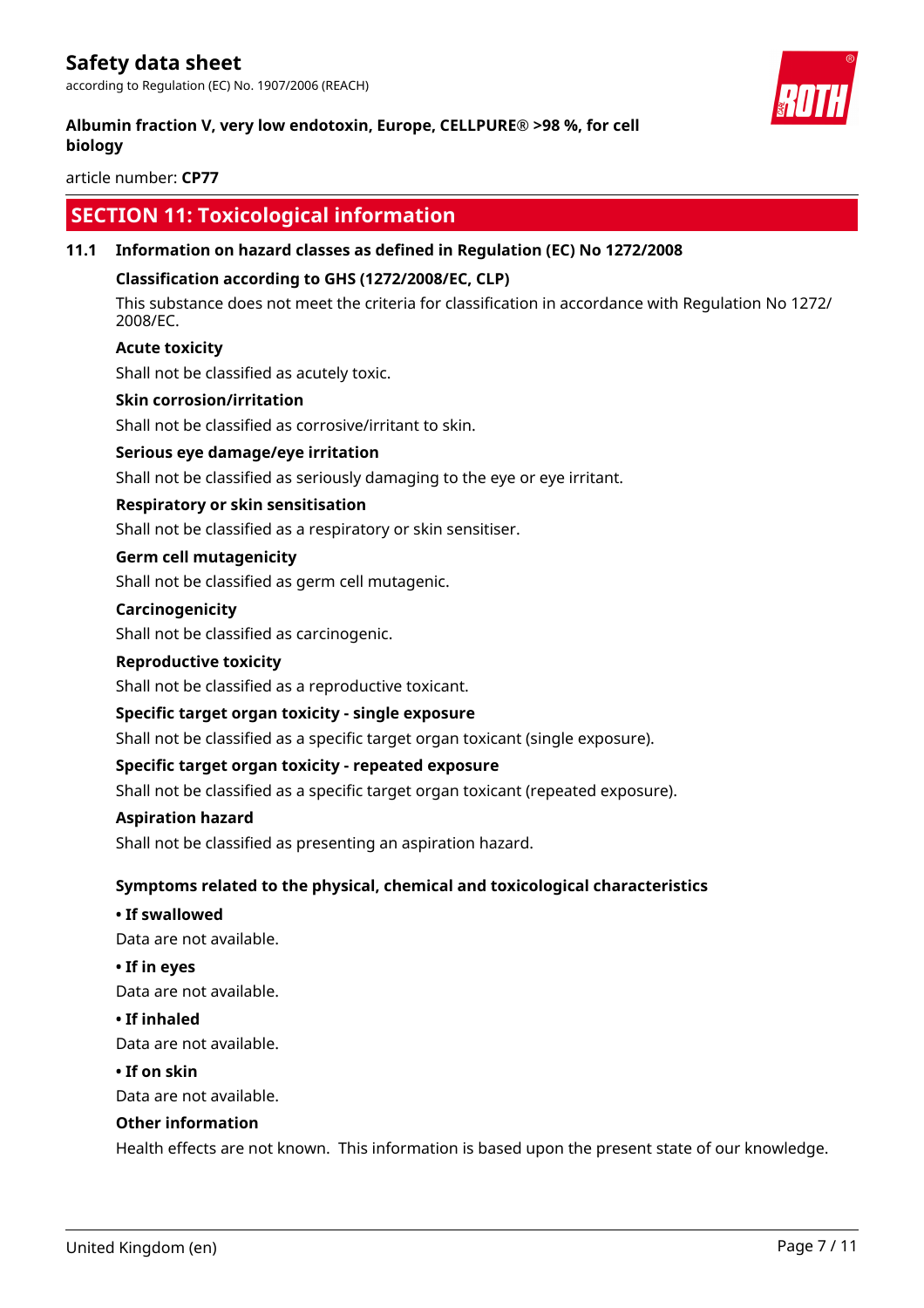according to Regulation (EC) No. 1907/2006 (REACH)

### **Albumin fraction V, very low endotoxin, Europe, CELLPURE® >98 %, for cell biology**

article number: **CP77**

### **SECTION 12: Ecological information**

### **12.1 Toxicity**

Shall not be classified as hazardous to the aquatic environment.

### **Biodegradation**

Data are not available.

- **12.2 Process of degradability** Data are not available.
- **12.3 Bioaccumulative potential** Data are not available.
- **12.4 Mobility in soil** Data are not available.
- **12.5 Results of PBT and vPvB assessment** Data are not available.
- **12.6 Endocrine disrupting properties** Not listed.
- **12.7 Other adverse effects** Data are not available.

### **SECTION 13: Disposal considerations**

### **13.1 Waste treatment methods**



Consult the appropriate local waste disposal expert about waste disposal.

### **Sewage disposal-relevant information**

Do not empty into drains.

### **13.2 Relevant provisions relating to waste**

The allocation of waste identity numbers/waste descriptions must be carried out according to the EEC, specific to the industry and process. Waste catalogue ordinance (Germany).

### **13.3 Remarks**

Waste shall be separated into the categories that can be handled separately by the local or national waste management facilities. Please consider the relevant national or regional provisions.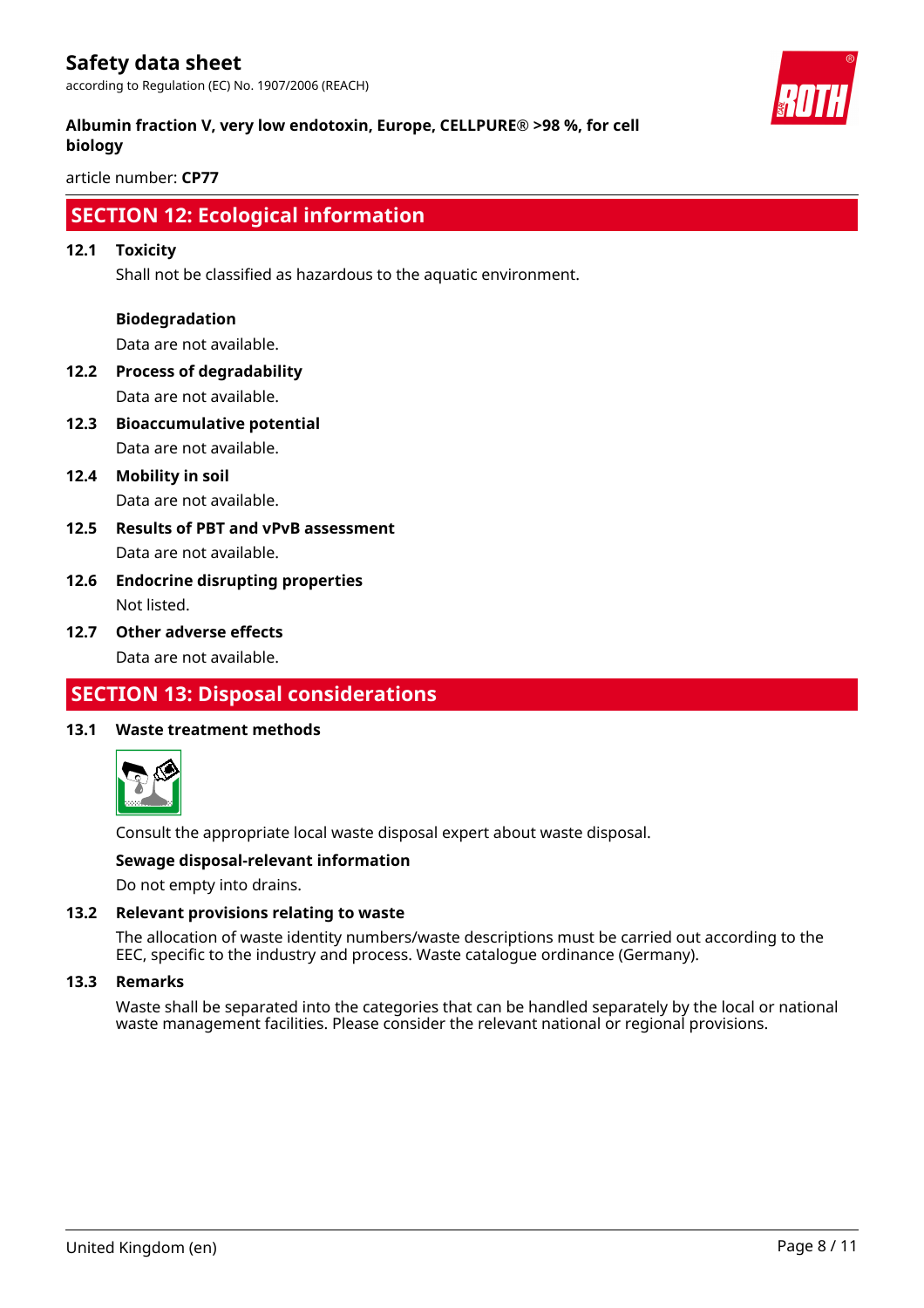according to Regulation (EC) No. 1907/2006 (REACH)

### **Albumin fraction V, very low endotoxin, Europe, CELLPURE® >98 %, for cell biology**

article number: **CP77**

### **SECTION 14: Transport information**

- **14.1 UN number or ID number 12.1 14.1 UN number not subject to transport regulations**
- **14.2 UN proper shipping name** not assigned
- **14.3 Transport hazard class(es)** none
- **14.4 Packing group not assigned**
- 

**14.5 Environmental hazards** non-environmentally hazardous acc. to the dangerous goods regulations

- **14.6 Special precautions for user** There is no additional information.
- **14.7 Maritime transport in bulk according to IMO instruments** The cargo is not intended to be carried in bulk.

### **Information for each of the UN Model Regulations**

**Transport of dangerous goods by road, rail and inland waterway (ADR/RID/ADN) - Additional information**

not assigned

**International Maritime Dangerous Goods Code (IMDG) - Additional information** Not subject to IMDG.

**International Civil Aviation Organization (ICAO-IATA/DGR) - Additional information** Not subject to ICAO-IATA.

### **SECTION 15: Regulatory information**

**15.1 Safety, health and environmental regulations/legislation specific for the substance or mixture**

**Relevant provisions of the European Union (EU)**

### **Restrictions according to REACH, Annex XVII**

not listed

**List of substances subject to authorisation (REACH, Annex XIV)/SVHC - candidate list** not listed

**Seveso Directive**

| 2012/18/EU (Seveso III) |                                       |                                                                                            |              |  |  |
|-------------------------|---------------------------------------|--------------------------------------------------------------------------------------------|--------------|--|--|
| No.                     | Dangerous substance/hazard categories | Qualifying quantity (tonnes) for the application of lower and upper-tier re-<br>quirements | <b>Notes</b> |  |  |
|                         | not assigned                          |                                                                                            |              |  |  |

### **Deco-Paint Directive (2004/42/EC)**

**VOC content**  $\begin{array}{ccc} \n\sqrt{0} & \sqrt{0} & \sqrt{0} & \sqrt{0} & \sqrt{0} & \sqrt{0} & \sqrt{0} & \sqrt{0} & \sqrt{0} & \sqrt{0} & \sqrt{0} & \sqrt{0} & \sqrt{0} & \sqrt{0} & \sqrt{0} & \sqrt{0} & \sqrt{0} & \sqrt{0} & \sqrt{0} & \sqrt{0} & \sqrt{0} & \sqrt{0} & \sqrt{0} & \sqrt{0} & \sqrt{0} & \sqrt{0} & \sqrt{0} & \sqrt{0} & \sqrt{0} & \sqrt{0} & \sqrt{0} & \sqrt{0} & \sqrt{0} &$ 

**Directive on industrial emissions (VOCs, 2010/75/EU)**

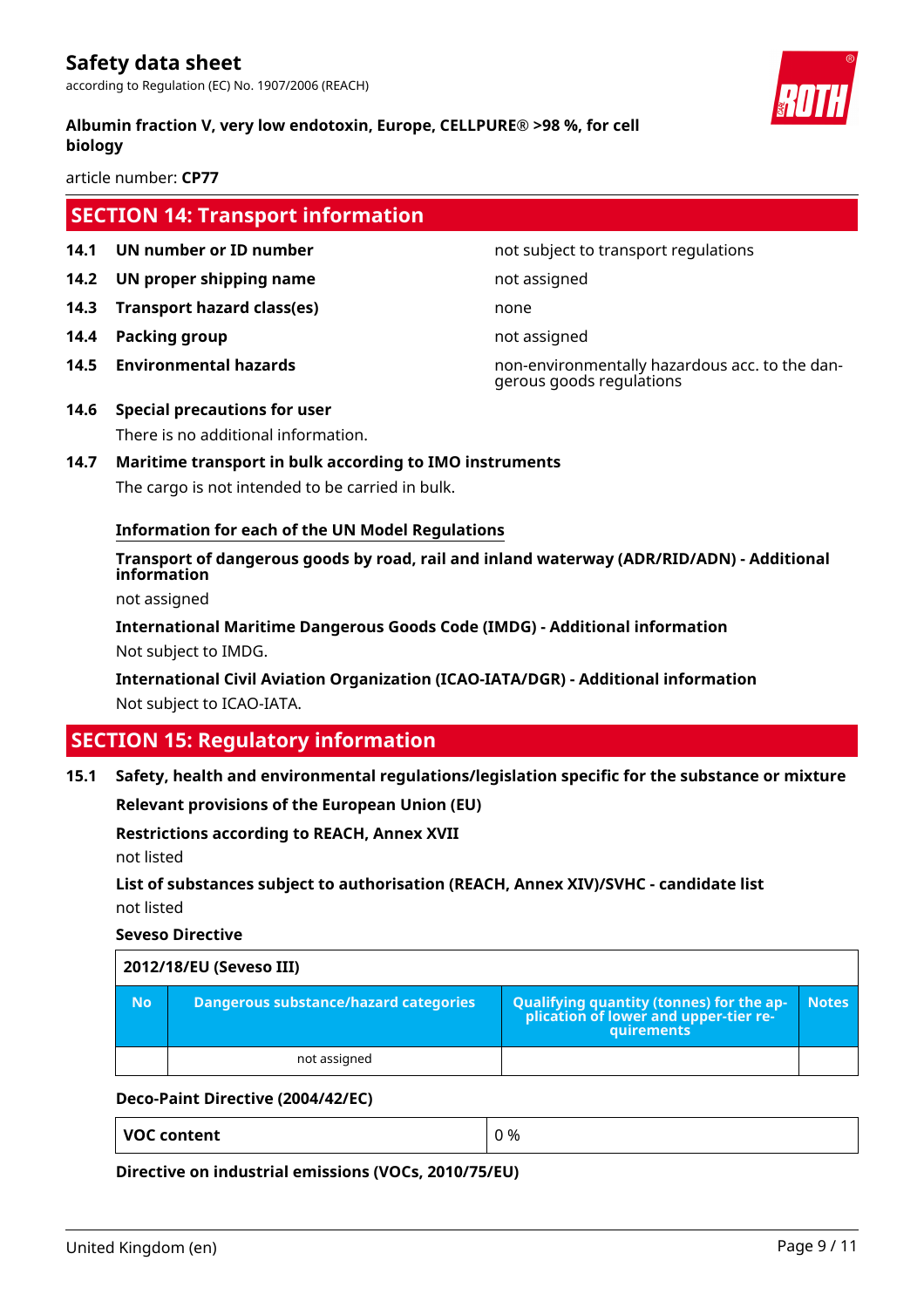according to Regulation (EC) No. 1907/2006 (REACH)



### **Albumin fraction V, very low endotoxin, Europe, CELLPURE® >98 %, for cell biology**

article number: **CP77**

| <b>VOC content</b> | ) % |
|--------------------|-----|

### **Directive 2011/65/EU on the restriction of the use of certain hazardous substances in electrical and electronic equipment (RoHS) - Annex II**

not listed

**Regulation 166/2006/EC concerning the establishment of a European Pollutant Release and Transfer Register (PRTR)**

not listed

#### **Water Framework Directive (WFD)**

not listed

#### **Regulation 98/2013/EU on the marketing and use of explosives precursors**

not listed

**Regulation 111/2005/EC laying down rules for the monitoring of trade between the Community and third countries in drug precursors**

not listed

**Regulation 1005/2009/EC on substances that deplete the ozone layer (ODS)**

not listed

#### **Regulation 649/2012/EU concerning the export and import of hazardous chemicals (PIC)**

not listed

#### **National inventories**

| <b>Country</b> | <b>Inventory</b> | <b>Status</b>       |
|----------------|------------------|---------------------|
| CN             | <b>IECSC</b>     | substance is listed |
| EU             | ECSI             | substance is listed |
| <b>TW</b>      | TCSI             | substance is listed |

**Legend**<br>ECSI<br>IECSC ECSI EC Substance Inventory (EINECS, ELINCS, NLP) IECSC Inventory of Existing Chemical Substances Produced or Imported in China TCSI Taiwan Chemical Substance Inventory

### **15.2 Chemical Safety Assessment**

No Chemical Safety Assessment has been carried out for this substance.

### **SECTION 16: Other information**

### **Indication of changes (revised safety data sheet)**

Alignment to regulation: Regulation (EC) No. 1907/2006 (REACH), amended by 2020/878/EU

Restructuring: section 9, section 14

**Abbreviations and acronyms**